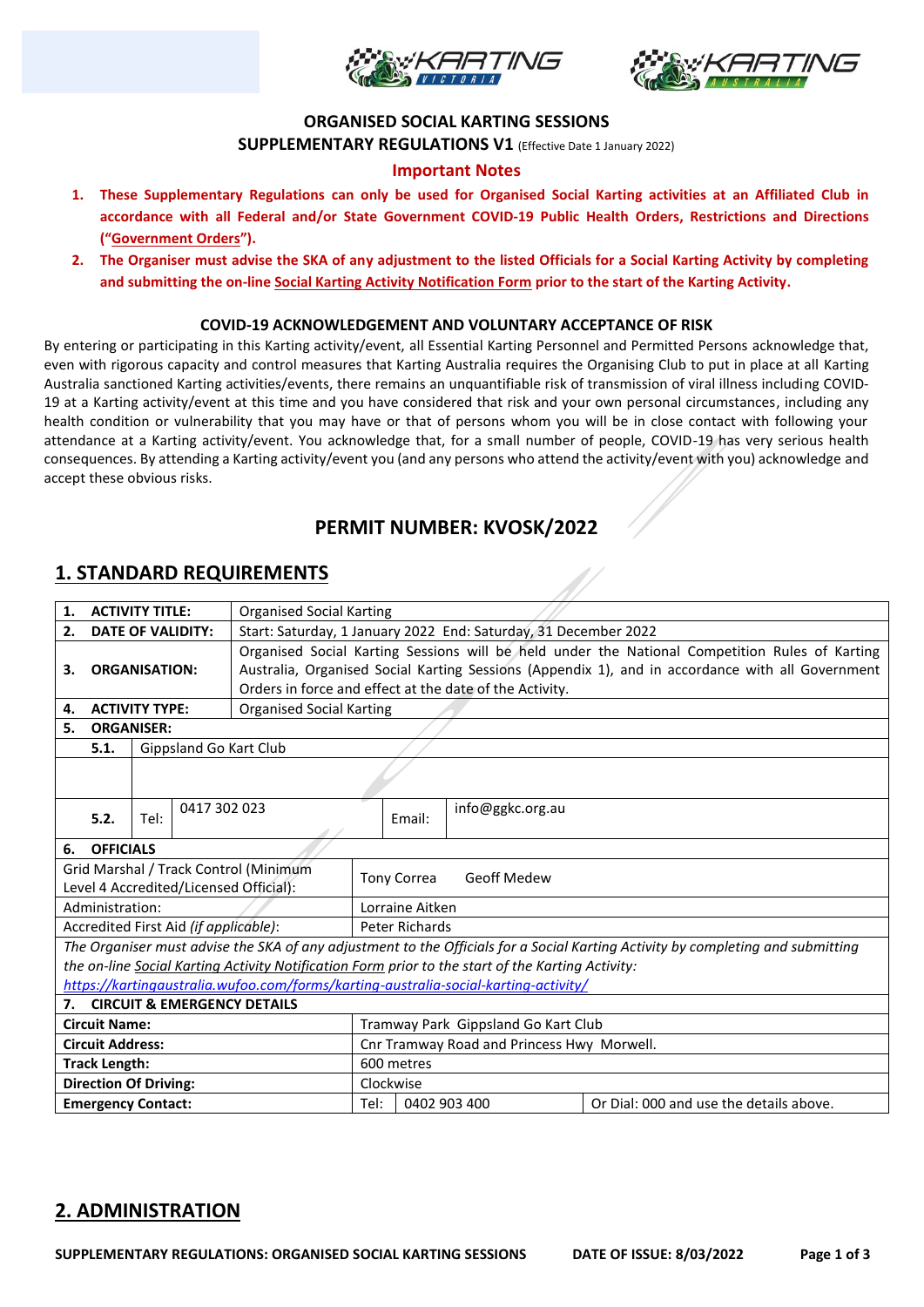



| 1.   | Only a member of a Club in the State issuing the Organising Permit is permitted to participate in the Activity.              |
|------|------------------------------------------------------------------------------------------------------------------------------|
|      |                                                                                                                              |
| 2.   | The Club must maintain a register of all permitted persons who enter the Circuit for the activity.                           |
|      | The Age Divisions offered must be in accordance with the Karting Australia Appendix 1 - Organised Social Karting             |
|      | <b>Activity.</b>                                                                                                             |
| 3.   | Cadet 9, Cadet 12 and 4SS Cadet Drivers are permitted on a Track at the same time.                                           |
|      | Junior Drivers are not permitted on the Track with any other age division.<br>$\bullet$                                      |
|      | Senior Drivers are not permitted on the Track with any other age division.<br>٠                                              |
| 4.   | <b>BOOKING</b>                                                                                                               |
| 4.1. | The number of positions in the Activity may be limited by Government Orders. If so, a Driver will be required to reserve     |
|      | their position in the Karting Activity before it starts. Bookings will be accepted strictly on a 'first come first served'   |
|      | basis.                                                                                                                       |
| 4.2. | Bookings for this Activity are recommended to be confirmed in advance and can be made by Contacting the Club via             |
|      | their Facebook page or by phoning the listed Social Karting Official for the day.                                            |
| 5.   | BOOKING FEE: A \$30 fee applies to non members of the Gippsland Go Kart Club.                                                |
| 5.1. | The Booking Fee for each driver at this activity includes GST.                                                               |
| 5.2. | Payment of the Booking Fee can be made on the day.                                                                           |
| 6.   | <b>ADMINISTRATION LOCATION</b>                                                                                               |
| 6.1. | <b>Tony Correa</b>                                                                                                           |
| 7.   | <b>ADMINISTRATION CHECKING &amp; SCRUTINEERING</b>                                                                           |
| 7.1. | Prior to entering the Track, all Drivers are to:                                                                             |
|      | Ensure that the kart complies with the relevant Class Rules.<br>$\bullet$                                                    |
|      | Certify that the kart has been checked for safety compliance and that it is safe for use.<br>$\bullet$                       |
|      | Confirm their acceptance of the "Exclusion of Liability, Indemnity, Release and Voluntary Assumption of Risk by<br>$\bullet$ |
|      | entering the Circuit" and participating in the recreational activities conducted at the venue.                               |
|      | Certify that they have a current KA Licence relevant for the class of kart that they intend to drive.<br>$\bullet$           |
|      | The above details are to be either completed:                                                                                |
|      | On arrival and before entering the Track by scanning the "Social Karting Form" OR Code Poster located adjacent               |
|      | to the Administration point.                                                                                                 |

## **3. SPECIFIC COVID-19 RESTRICTION AND MITIGATION REQUIREMENTS**

**COVIDSafe ACTION PLAN (When required at law)** The Club has completed a COVIDSafe Action Plan and submitted it to the relevant State Government Department. All actions identified as being required to be done to create a COVIDSafe Event and Club facility must be carried out prior to and during the Event. **1. PERMITTED AND NON-PERMITTED PERSONS**

|      | PERIVILLED AND NON-PERIVILLED PERSONS                                                                                     |
|------|---------------------------------------------------------------------------------------------------------------------------|
|      | No person who has symptoms consistent with COVID-19 (this includes any fever, respiratory                                 |
| 1.1. | symptoms, shortness of breath, sore throat, cough, lack of smell or fatigue) is permitted to                              |
|      | attend the Circuit or participate in the Event.                                                                           |
|      | Any person who starts to feel unwell or to exhibit symptoms of COVID-19 during the Event must                             |
| 1.2. | immediately avoid contact with all persons at the Circuit and MUST IMMEDIATELY LEAVE the                                  |
|      | Circuit.                                                                                                                  |
|      |                                                                                                                           |
|      | Note – The number chosen in 2.1 must not exceed the maximum number of people permitted to gather under State              |
| 2.   | <b>Public Health Authority Orders/Directions/Regulations.</b>                                                             |
|      | SOCIAL DISTANCING AND DENSITY REQUIRMENTS                                                                                 |
| 2.1. | Government prescribed Social Distancing measures must always be observed.                                                 |
| 2.2. | The use by Permitted Persons of any indoor facilities is strictly limited by the Density Quotient of the room as included |
|      | in the Club's COVIDSafe Action Plan.                                                                                      |
| 2.3. | Food service provided at the Event must fully comply with all State Public Health<br>Authority                            |
|      | Orders/Directions/Regulations.                                                                                            |
|      | Hand Hygiene must be available at all food service outlets.<br>٠                                                          |
|      | Regular cleaning in accordance with the Club's COVIDSafe Action Plan MUST be carried out throughout the Event.            |
| 3.   | <b>Check In Requirements</b>                                                                                              |